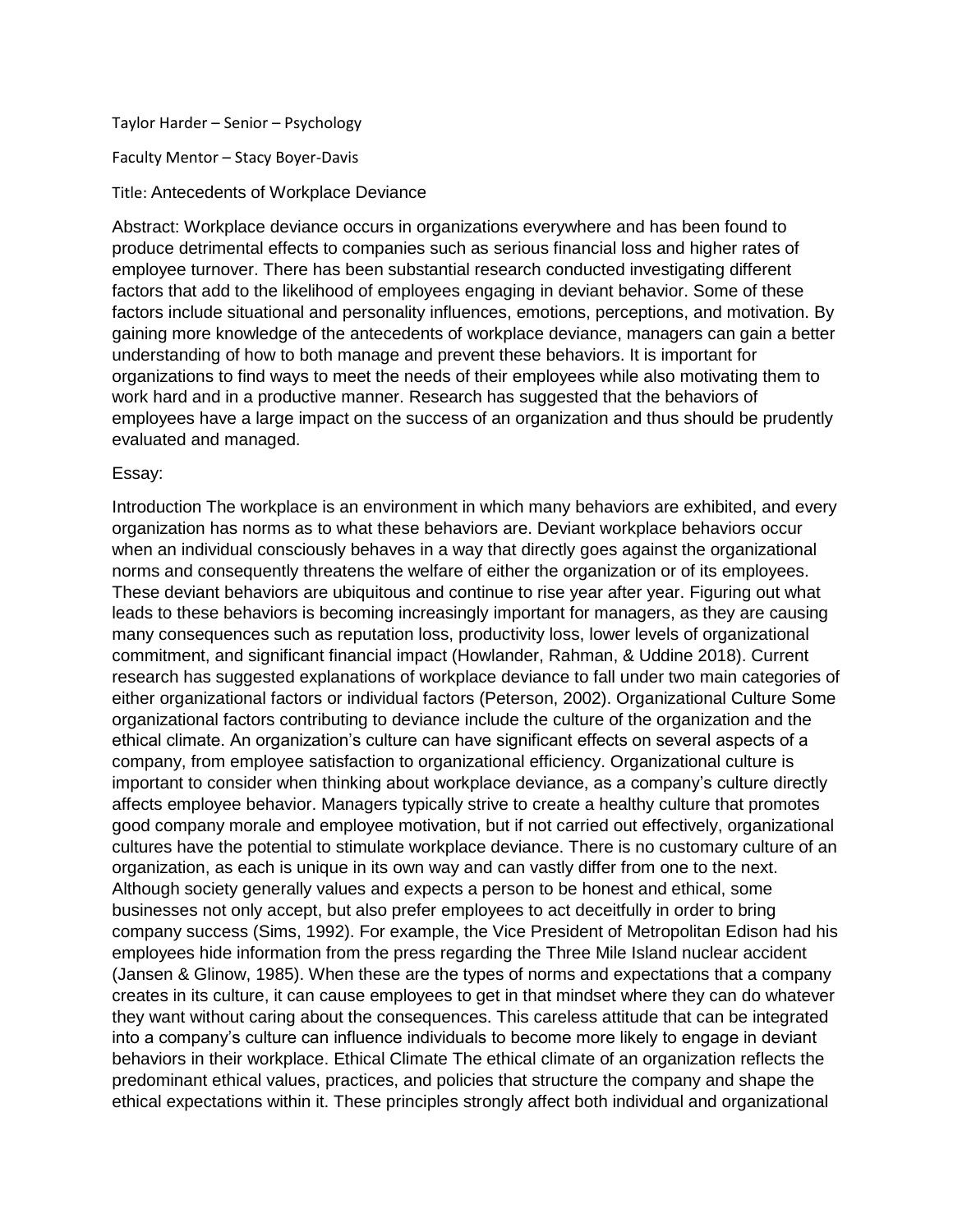behaviors and outcomes. Victor and Cullen (1987) identified different types of ethical climates in their work and found that these different climates resulted in different values and behaviors throughout the organization. Certain types of ethical climates can foster deviant workplace behavior, while other types have been discovered to reduce it. The types of ethical climates have been identified as caring, instrumental, rules, law-and-code, and independence (Victor & Cullen, 1987). An instrumental ethical climate dramatically differs from the caring ethical climate. An instrumental climate emphasizes the individual and encourages independent problem solving; on the contrary, a caring climate focuses on dealing with similar problems or ethical issues collectively (Cullen, Victor, & Bronson, 1993). One study found that the promotion of the pro-social environment found in the caring climate would cultivate pro-organizational behavior and discourage deviant behavior much more than that of an instrumental climate (Pagliaro, Presti, Barattucci, Giannella, & Barreto, 2018). Because of the emphasis on working jointly as a team, employees would more likely come together and make decisions based on what is best for the organization as a whole. Furthermore, climates promoting self-interest can bring about more selfish and deviant behaviors that the individual may find to be personally desirable. Independence, law-and-code, and rules climates focus more on making ethical decisions through an analysis of the company's set standards or of the moral self (Martin & Cullen, 2006). These climates expect employees to remain committed to the organization as a moral obligation. Managers who implement any of these ethical climates generally hope to lead their employees to feel that the set standards were established for the overall benefit of the organization and its members (Kaur, 2017). Kaur (2017) found the ethical climates of independence, law-and-code, and rules to increase feelings of commitment to the organization and thus establish a negative relationship with workplace deviance. Understanding how different types of ethical practices can lead to or prevent deviant workplace behavior is important for managers to consider. Although all types have certain benefits and can lead to positive results, behavior is influenced in different ways and it would be wise for managers to decide which climate to implement that would bring the most overall organizational success to their particular company. Situation-Based Approach Individual factors that can lead to workplace deviance include personality, emotions, motivations and perceptions. Researchers vary on their views of how personality factors affect workplace deviance. Although many believe personality factors play a key role in the likelihood of deviance occurring, some do not see them as being substantial. Appelbaum, Deguire, and Jay (2005) conducted a study that supported what is described as the situation-based approach, wherein they suggested job characteristics and work environment to have a greater effect on employee deviance than characteristics of the individual do. However, Henle (2005) described a different approach with the person-based perspective, in which it is assumed that personality factors rather than environment factors are what ultimately determines deviant behavior. Situational factors are analogous to organizational factors and have been shown to be a noteworthy contributor to workplace deviance. The situation-based approach includes many antecedents of deviant behaviors such as job satisfaction, job burnout, role issues, supervision/leadership, and job insecurity (Gilboa, Shirom, Fried, & Cooper, 2008). This perspective assumes that employees engage in deviant behavior regardless of their individual personality traits, but as a result of their work environment. Several studies have been conducted that support these different situational factors as adding to the occurrence of deviant workplace behaviors. For example, the leadership styles of managers have been heavily researched and have led to the discovery of significant results. Individuals who manage a company represent their organization and heavily influence the behavior of their subordinates. Managers who display authoritarian leadership styles often control their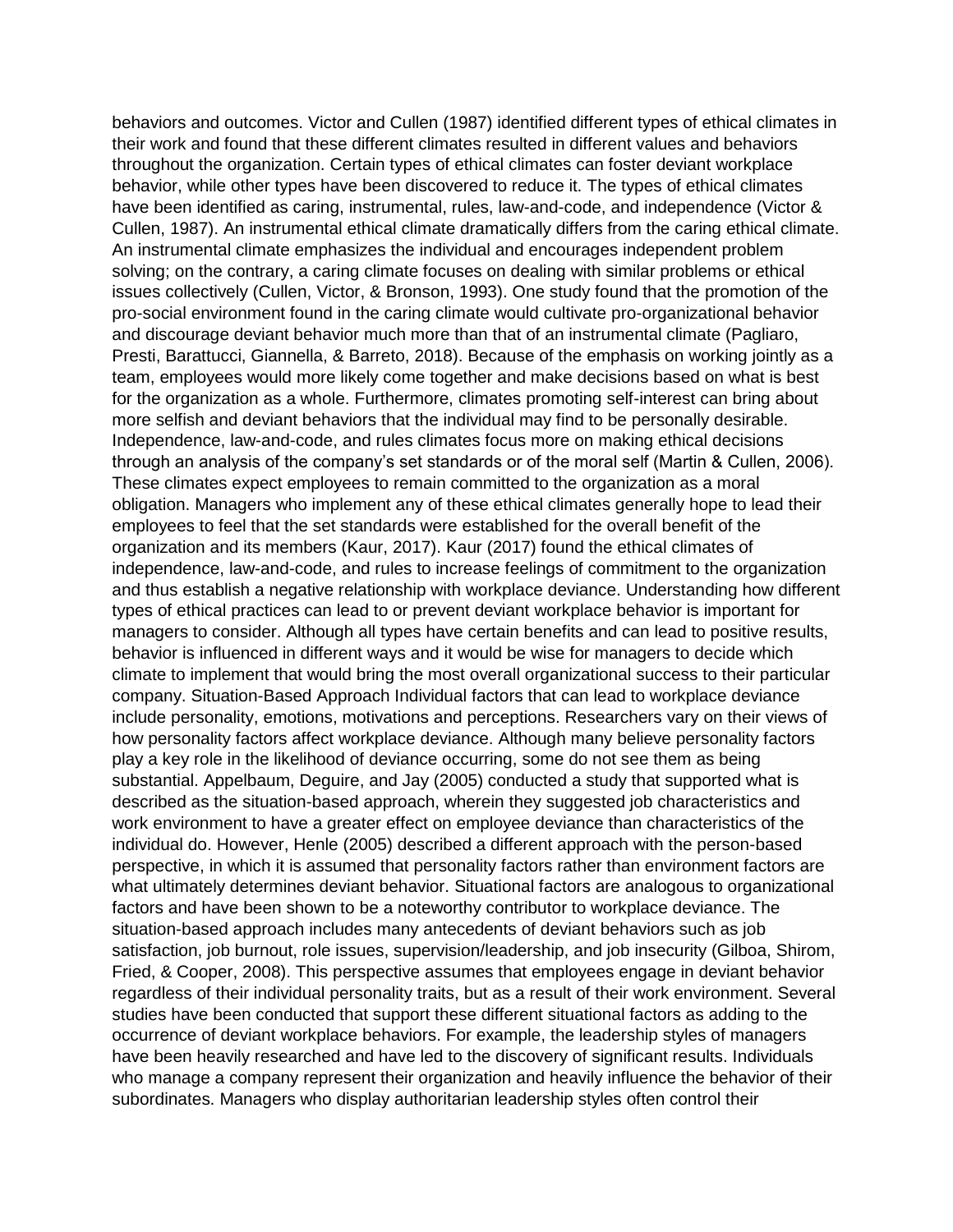employees through threats and bullying. These harsh actions can cause negative emotion throughout the organization and can lead to lower rates of job satisfaction and higher rates of organizational cynicism (Jiang, Chen, Sun, & Yang, 2017). The study by Jiang et al. (2017) showed that this reduction of satisfaction and growth of cynicism were both factors that ultimately led to an increase in workplace deviance. Individuals can become unhappy with how they are treated by their manager which could cause them to have less motivation to put in maximum effort or to behave in ways that are consistent with the norms of their organization. Another study showed transformational leadership to affect deviant workplace behavior. Howlander et al. (2018) found that transformational leadership had the ability to strengthen work environments, create individualized feedback, promote intellectual stimulation, and build support throughout the organization. These actions were able to create an encouraging climate for employees where their motivation and attitudes could be cultivated. This type of leadership is able to increase rates of job satisfaction and decrease rates of organizational cynicism, thus declining rates of workplace deviance and rising levels of job performance. This study by Howlander et al. (2018) offered that an essential way to deal with deviant behaviors is to change the type of leadership style; when a more encouraging and inspirational style of leadership is implemented, employees are more apt to feel happy and confident in their positions and strive to maintain organizational harmony throughout their workplace. Person-Based Approach The person-based perspective has also received support from numerous studies. Previous research has found significant relationships between traits from the theory of personality proposed by Goldberg (1990), the five-factor model, and deviant behavior. Traits such as high levels of conscientiousness and agreeableness may yield unfavorable attitudes to aggressive behavior and enhance levels of work engagement, which can lead to lower levels of workplace deviance (Cullen & Sackett, 2003). Individuals who have low levels of conscientiousness and agreeableness are less concerned with avoiding conflicts and more likely to be lazy, break rules, and display other deviant acts (Browning, 2008). Traits apart from the 'Big Five" model can also influence deviant behavior. There have been studies showing that narcissism, Machiavellianism, and negative affectivity can all promote workplace deviance in organizations (Penney & Spector, 2002). Personality traits such as these could foster deviancy because they are internal biological states that influence people to behave in particular ways. Every individual possesses various traits, and different combinations of these traits cause people to act in different ways. Emotions Another factor that can strongly influence how a person acts is emotion. Emotions characterize fundamental aspects of our everyday interactions and are prevalent throughout many social settings. Previous psychological research has found evidence suggesting that emotions and moods guide people to make different decisions depending on their current feeling state because different processing strategies are used (Schwarz & Clore, 1996). An example of emotions directing behavior was found in a study conducted by Drouvelis and Grasskopf (2016) where results showed individuals experiencing positive emotions were more likely to contribute and engage in work and social situations than those experiencing negative emotions. Another study had individuals play a violent video game in an angry state of emotion and discovered the anger enhanced their performance in the game and led the player to kill more of the enemies (Tamir, Mitchell, & Gross, 2008). Emotions evidently affect the ways in which a person thinks and acts and can result in different outcomes depending on what emotion is being experienced. The feeling of anger, in particular, can direct behavior and predispose a person to engage in deviant actions (Fox & Spector, 1999). A reason for the increase in the propensity to exhibit counterproductive work behavior is due to the experienced anger causing the individual to both think and feel in an aggressive fashion (Restubog, Garcia,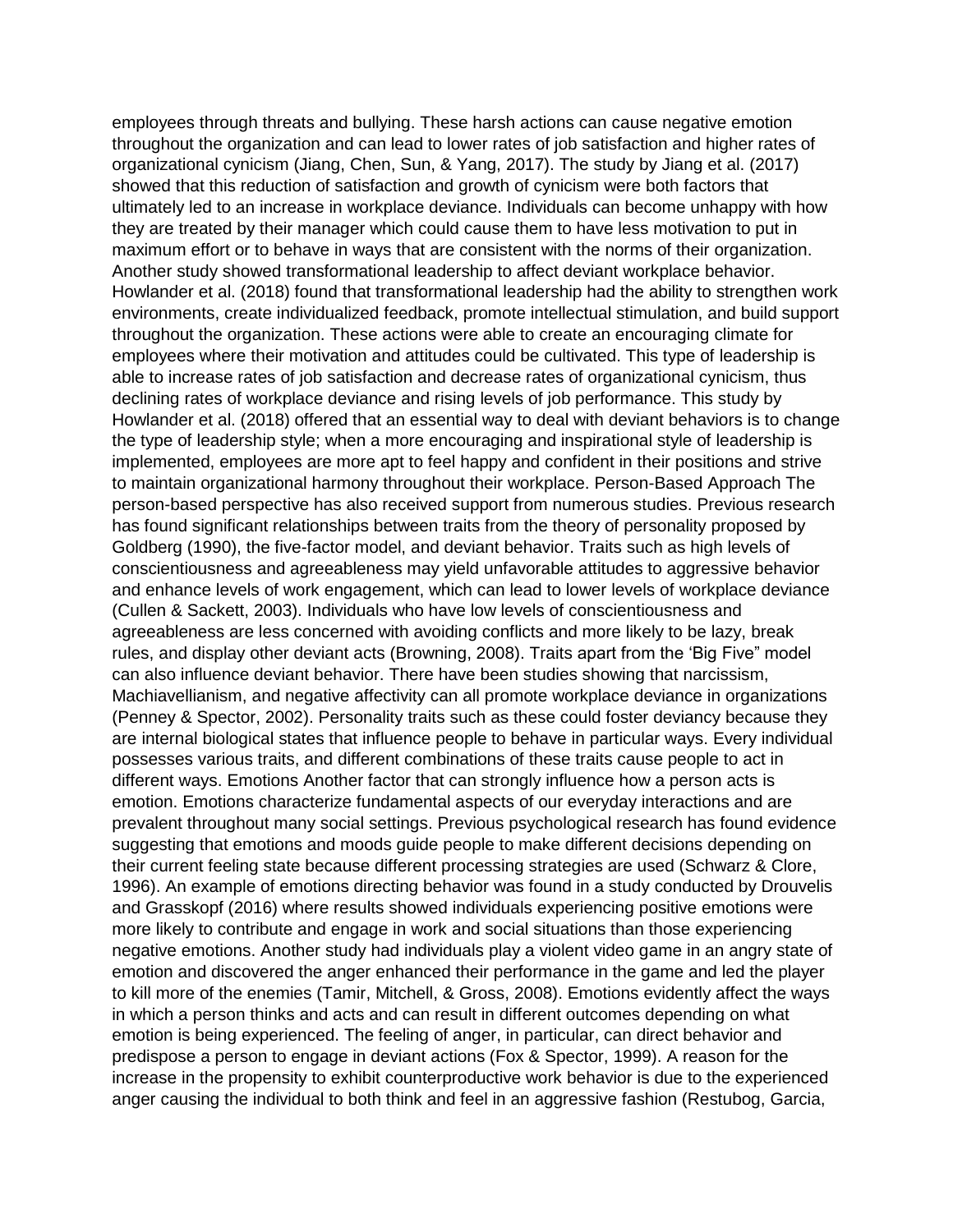Wang, & Cheng, 2010). Along with promoting aggression, Tamir et al. (2008) found anger to increase confrontational behaviors. When in a more confrontational and aggressive state, employees may be less able to maintain their self-control and more prone to acting out physically or verbally against their managers or coworkers. For this reason, learning to actively identify and regulate emotions is imperative for employees in order to prevent any counterproductive actions. Emotion-regulation can be challenging, but acquiring this ability is central to both psychological and physical health of individuals (Desteno, Gross, & Kubzansky, 2013; Troy, Ford, Mcrae, Zarolia, & Mauss, 2017). Without the ability to regulate emotions, it can become more difficult to consciously control behavior and achieve desired goals. How well a person can control their emotions can either foster or hinder goal completion. Emotions can further goal completion by focusing the attention of individuals on relevant aspects of the situation, while other emotions can become distracting and cause the individual to engage in thoughts and actions that are unrelated and unhelpful to their current goal (Côté, Decelles, Mccarthy, Kleef, & Hideg, 2011). When experiencing these distracting emotions, employees may be less likely to follow the normative behavior that they usually demonstrate. Negative feelings can predominate rational ways of thinking, which can lead to deviant acts among employees (Harvey, Martinko, & Borkowski, 2016). Being able to regulate these emotions can allow individuals to channel their motivation into more productive behaviors that are consistent with the organization rather than into behaviors that produce undesirable outcomes. From the standpoint of a manger, emotion-provoked deviance can be difficult to control and resolve. However, there are strategies that individuals can use in order to ameliorate their regulation abilities. Gross (1998) proposed the antecedent-focused and response-focused strategies as two ways in which emotions can become regulated. The antecedent-focused strategy involves modifying the situation or perception that produces the disruptive emotions (Kluemper, Degroot, & Choi, 2011). This includes identifying the cause of the emotion and diverting the attention away from the negative elements of it. The response-focused strategy consists of working to manipulate reactions to the emotion-triggering situations and changing the way emotions are expressed (Gross, 1998). Other successful approaches used to keep emotions in check include positive thinking, engaging in distracting activities, and obtaining social support (Kluemper et al., 2011). Implementation of emotional-regulation strategies can create a more positive atmosphere and provide benefits to the health of the organization and of its members. Perceptions A significant predecessor of emotions is the way that situations are perceived. Research has shown perceptions to greatly influence people's feelings, judgements, thoughts, and motives without people even being aware of this occurrence (Ferguson & Bargh, 2004). One chief antecedent of deviant workplace behavior is the perception of inequity (Colbert, Mount, Harter, Witt, & Barrick, 2004). Perceived unfairness can cause a variety of unfavorable feelings towards both the organization and the self. Feelings towards the self can include selfdepreciation, helplessness, and self-destructive behaviors (Cloutier, Vilhuber, Harrisson, & Béland-Ouellette, 2018). These negative mindsets and behaviors can become detrimental to a company, as employees may resultantly display higher levels of absenteeism, decreased levels of performance, and many other deviant behaviors. An individual sensing disparity generally looks for ways to resolve that felt disparity and will make some sort of attitude or behavior change as a response. If individuals do not internalize these feelings, they may act upon them in a manner that is directed towards the organization. The norm of reciprocity states that people should help those who have helped them and retaliate against those who have wronged them (Burger, Horita, Kinoshita, Roberts, & Vera, 1997). Therefore, employees who perceive they are treated unfairly may work to resolve that felt disparity by violating norms that their organization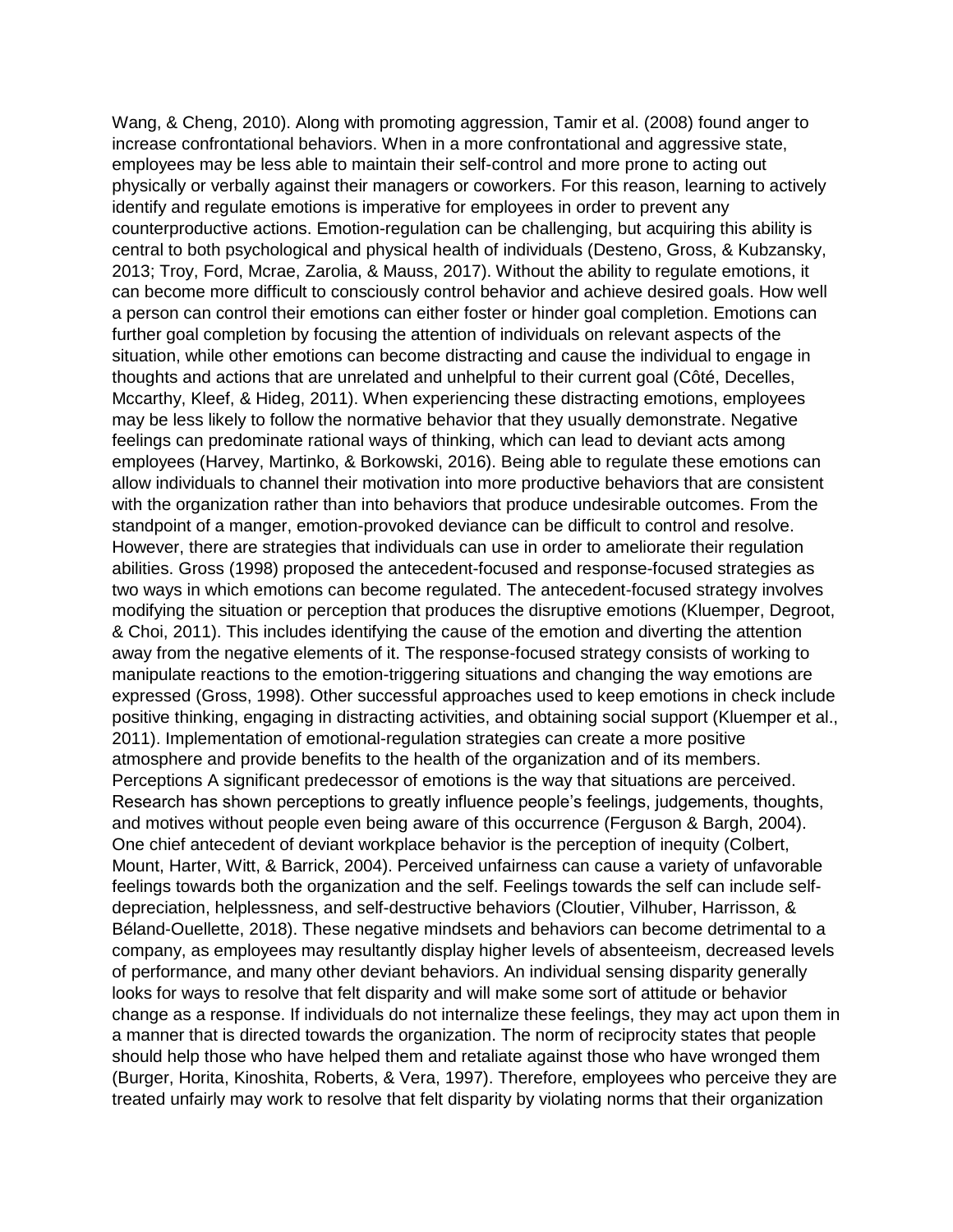desires and expects of them. Researchers have suggested the norm of reciprocity may cause employees to determinedly perform deviant behaviors in retribution to perceptions of inequality in order to reestablish equity (Skarlicki & Folger, 1997). Employees exhibiting deviant behaviors have often been found to justify their actions such as theft or withholding effort in response to being underpaid or treated poorly (Restubog, Garcia, Wang, & Cheng, 2010). Further retaliation acts of deviance have been found to be displayed in response to factors such as task difficulty, strict policies, and conflicting rules and procedures and can lead employees to perceive imbalances (Lara & Verano‐Tacoronte, 2007). Adams (1965) stated that people do not generally become dissatisfied with injustice and not react. Managers should work to create a fair and favorable work environment for their employees or be prepared to deal with negative retaliations and undesirable behavior. Motivation Another reason managers should strive to maintain a favorable work environment is to foster high levels of motivation. Intrinsic motivation from employees has been shown to increase levels of organizational commitment, job satisfaction, and levels of performance (Lee & Raschke, 2016). These effects of motivation have all been shown to have a negative relationship with deviant behavior, as satisfied and committed individuals tend to desire success and harmony in their workplace and act in ways that are consistent with their organizational norms (Howlander et al., 2018). Three main motivational traits have been described as being important to consider in the workplace including people mastery, competitive excellence, and motivation related to anxiety; however, people mastery was the only trait shown to have a significant relationship with workplace deviance (Diefendorff & Mehta, 2007). People who are high in the motivation trait of personal mastery are generally hard-working, ambitious individuals who aspire to learn and achieve at high levels, while people low in personal mastery are more apathetic and are less likely to put forth effort into obtaining success (Kanfer & Ackerman, 2000). Diefendorff and Mehta (2007) conducted an experiment in which they found results supporting that individuals with low levels of personal mastery were more likely to behave in a deviant manner and individuals with high levels were less likely to be involved in deviant behavior. Motivation for achievement and edification can help to positively guide behaviors of employees. In order to keep employees happy and behaviors productive, managers should consistently be looking for ways to increase motivation within the workplace. To reduce possibilities of deviant behavior, high levels of motivation and satisfaction are crucial. Michel and Hargis (2016) found that intrinsic motivation could, especially, reduce levels of deviant behaviors. Intrinsic motivation refers to people behaving in certain ways due to the internal satisfaction and interest derived from that behavior (Gagné & Deci, 2005). Some ways to cultivate intrinsic motivation is to ensure that employees feel both capable and valued in their jobs and that their work matters (Mcevoy, 2011). This can be done by providing employees with optimally challenging work tasks, providing positive feedback, and enlarging the jobs to stimulate more interest (Gagné & Deci, 2005). Increasing intrinsic motivation can and should be done in many ways in an attempt to promote productive behavior throughout the workplace. Conclusion The behavior of employees is one of the most significant factors that contribute to an organization's success. Establishing encouraging climates where workers are able to feel challenged, motivated, and satisfied are all fundamental to creating a positive atmosphere in the workplace that can generate productive work behaviors. When little attention is paid to the needs of the employees, it can become more difficult to regulate these normative and constructive behaviors that are vital to the life of an organization. Deviant behavior in the workplace is an omnipresent issue for organizations that has continued to proliferate for years. The consequences of employee deviance can be harmful for organizations and is becoming increasingly important to resolve. Fortunately, many strategies and methods have been